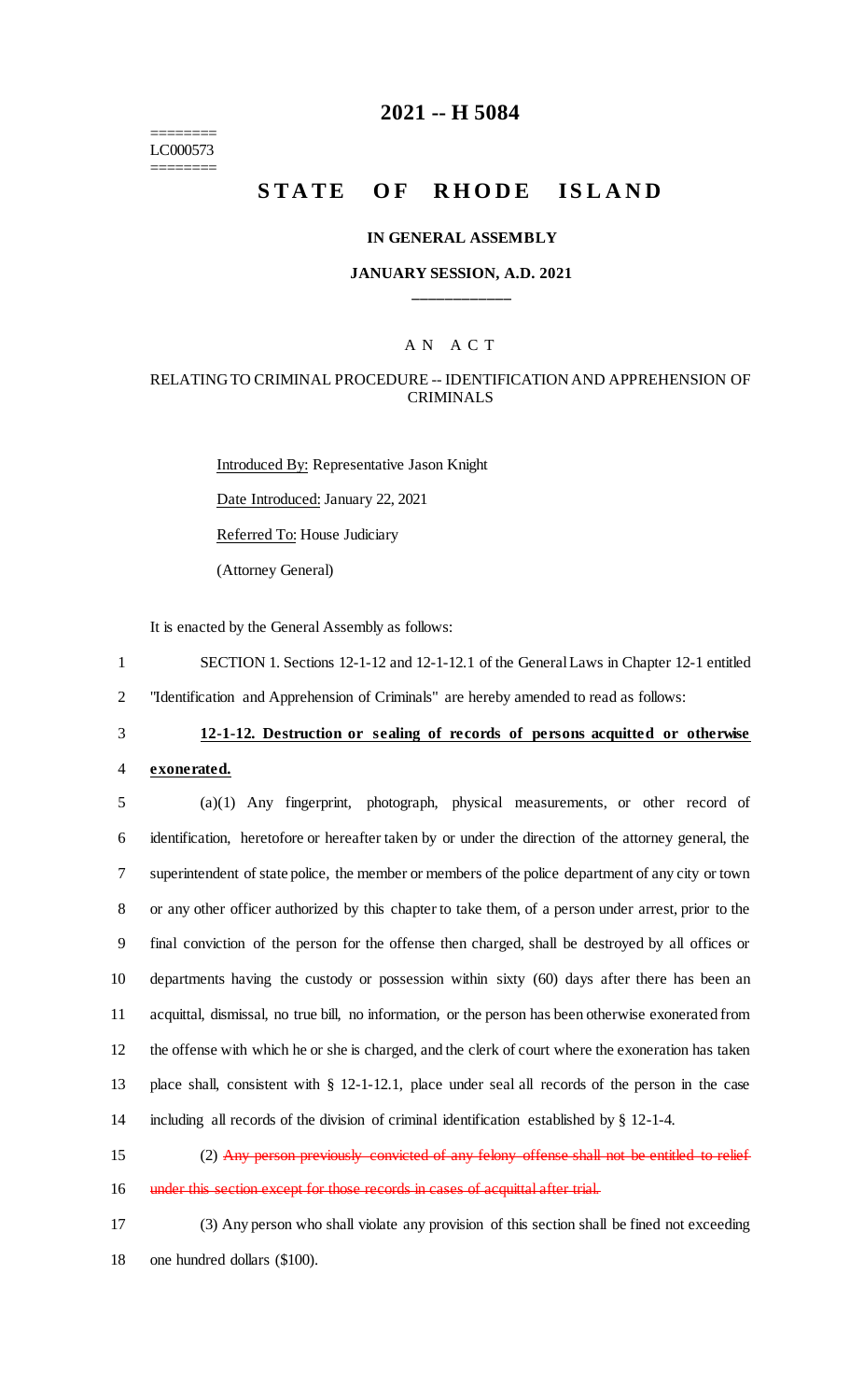(b) Requirements of this section shall also apply to persons detained by police, but not arrested or charged with an offense, or to persons against whom charges have been filed by the court, and the period of such filing has expired.

 (c) Notwithstanding any other provision of this section, any person who has been charged with a complaint for a crime involving domestic violence where the complaint was filed upon a plea of not guilty, guilty or nolo contendere pursuant to § 12-10-12, must wait a period of three (3) years from the date of filing before the records associated with the charge can be expunged, sealed or otherwise destroyed.

# **12-1-12.1. Motion for sealing of records of persons acquitted or otherwise exonerated.**

 (a) Any person who is acquitted or otherwise exonerated of all counts in a criminal case, including, but not limited to, dismissal or filing of a no true bill or no information, may file a motion 12 for the sealing of his or her court records in the case, provided, that no person who has been 13 convicted of a felony shall be entitled to relief under this section except for those records in cases 14 of acquittal after trial.

 (b) Any person filing a motion for sealing his or her court records pursuant to this section shall give notice of the hearing date set by the court to the department of the attorney general and the police department that originally brought the charge against the person at least ten (10) days prior to the hearing.

 (c) If the court, after the hearing at which all relevant testimony and information shall be considered, finds that the person is entitled to the sealing of the records, it shall order the sealing of the court records of the person in that case.

 (d) The clerk of the court shall, within forty-five (45) days of the order of the court granting the motion, place under seal the court records in the case in which the acquittal, dismissal, no true bill, no information or other exoneration has been entered.

 (e) Notwithstanding any other provision of this section, in all cases involving a filing subsequent to a plea of not guilty, guilty, or nolo contendere to a charge of a crime involving domestic violence, the court having jurisdiction over the case shall retain the records of the case for a period of three (3) years from the date of filing. The records shall not be expunged or sealed for a period of three (3) years from the date of the filing.

 (f) The defendant shall be advised at the hearing that any and all bail money relating to a case that remains on deposit and is not claimed at the time of sealing shall be escheated to the state's general treasury in accordance with chapter 12 of title 8.

 SECTION 2. Section 12-1.3-3 of the General Laws in Chapter 12-1.3 entitled "Expungement of Criminal Records" is hereby amended to read as follows: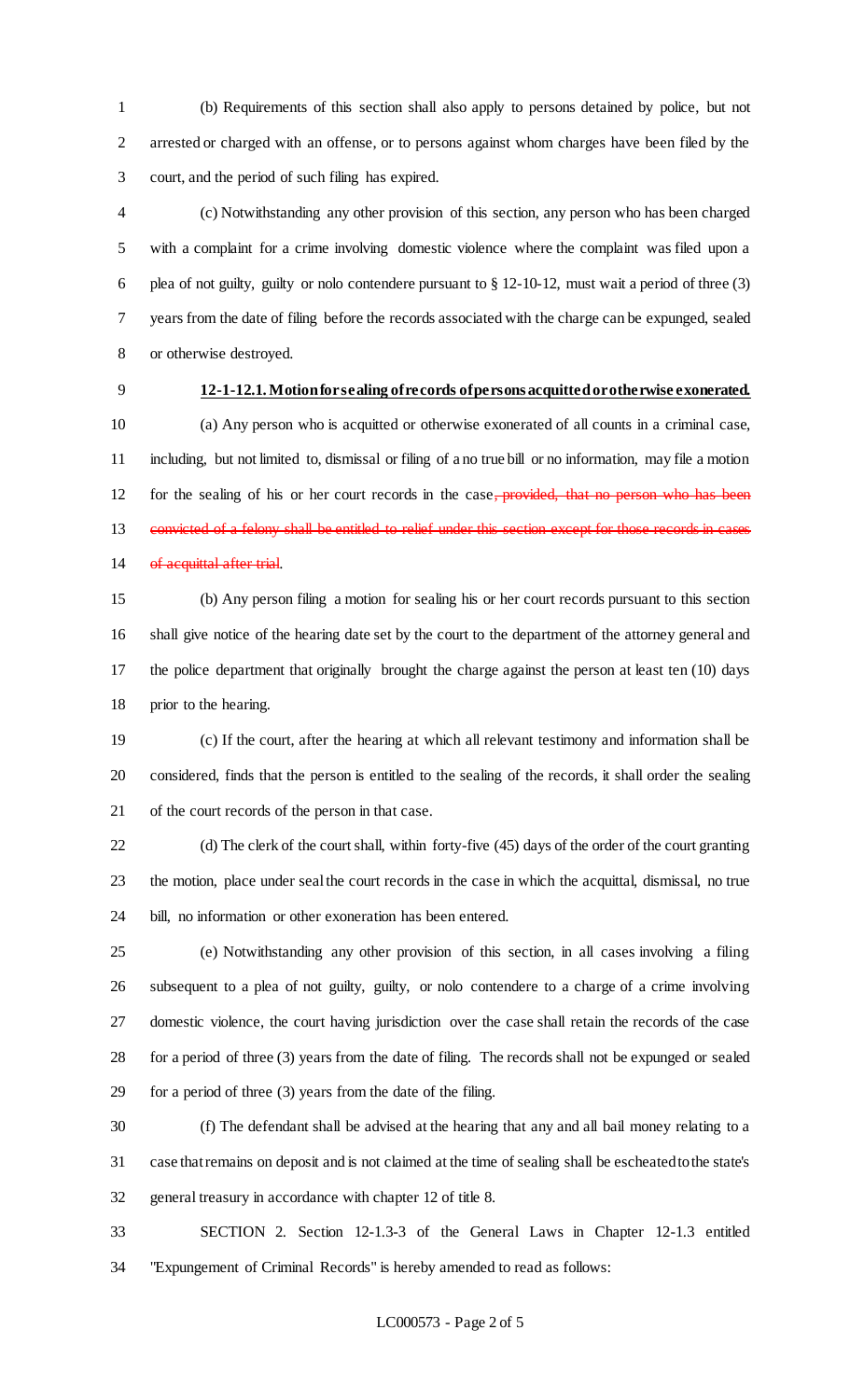#### **12-1.3-3. Motion for expungement -- Notice -- Hearing -- Criteria for granting.**

 (a) Any person filing a motion for expungement of the records of his or her conviction pursuant to § 12-1.3-2 shall give notice of the hearing date set by the court to the department of the attorney general and the police department that originally brought the charge against the person at least ten (10) days prior to that date.

 (b) The court, after the hearing at which all relevant testimony and information shall be considered, may, in its discretion, order the expungement of the records of conviction of the person filing the motion if it finds:

 (1)(i) That in the five (5) years preceding the filing of the motion, if the conviction was for a misdemeanor, or in the ten (10) years preceding the filing of the motion, if the conviction was for a felony, the petitioner has not been convicted nor arrested for any felony or misdemeanor; there are no criminal proceedings pending against the person; that the person does not owe any outstanding court-imposed or court-related fees, fines, costs, assessments, or charges, unless such amounts are reduced or waived by order of the court, and he or she has exhibited good moral character;

 (ii) That after a hearing held under the provisions of § 12-19-19(c), the court finds that the person has complied with all of the terms and conditions of the deferral agreement including, but not limited to, the payment in full of any court-ordered fines, fees, costs, assessments, and restitution to victims of crimes; there are no criminal proceedings pending against the person; and he or she has established good moral character. Provided, that no person who has been convicted of a crime of violence shall have their records relating to a deferred sentence expunged; or

 (iii) Subject only to §§ 12-1.3-2(b) and (f), that in the ten (10) years preceding the filing of the motion, if the convictions were for multiple misdemeanors, the petitioner has not been convicted nor arrested for any felony or misdemeanor; there are no criminal proceedings pending against the person; and they have exhibited good moral character; and, provided that convictions for offenses under chapter 29 of title 12, § 31-27-2 or § 31-27-2.1 are not eligible and may not be expunged under this subsection.

 (2) That the petitioner's rehabilitation has been attained to the court's satisfaction and the expungement of the records of his or her conviction is consistent with the public interest.

30 (c) If the court grants the motion, it shall<del>, after payment by the petitioner of a one hundred</del> 31 dollar (\$100) fee to be paid to the court, order all records and records of conviction relating to the conviction expunged and all index and other references to it removed from public inspection. A copy of the order of the court shall be sent to any law enforcement agency and other agency known by either the petitioner, the department of the attorney general, or the court to have possession of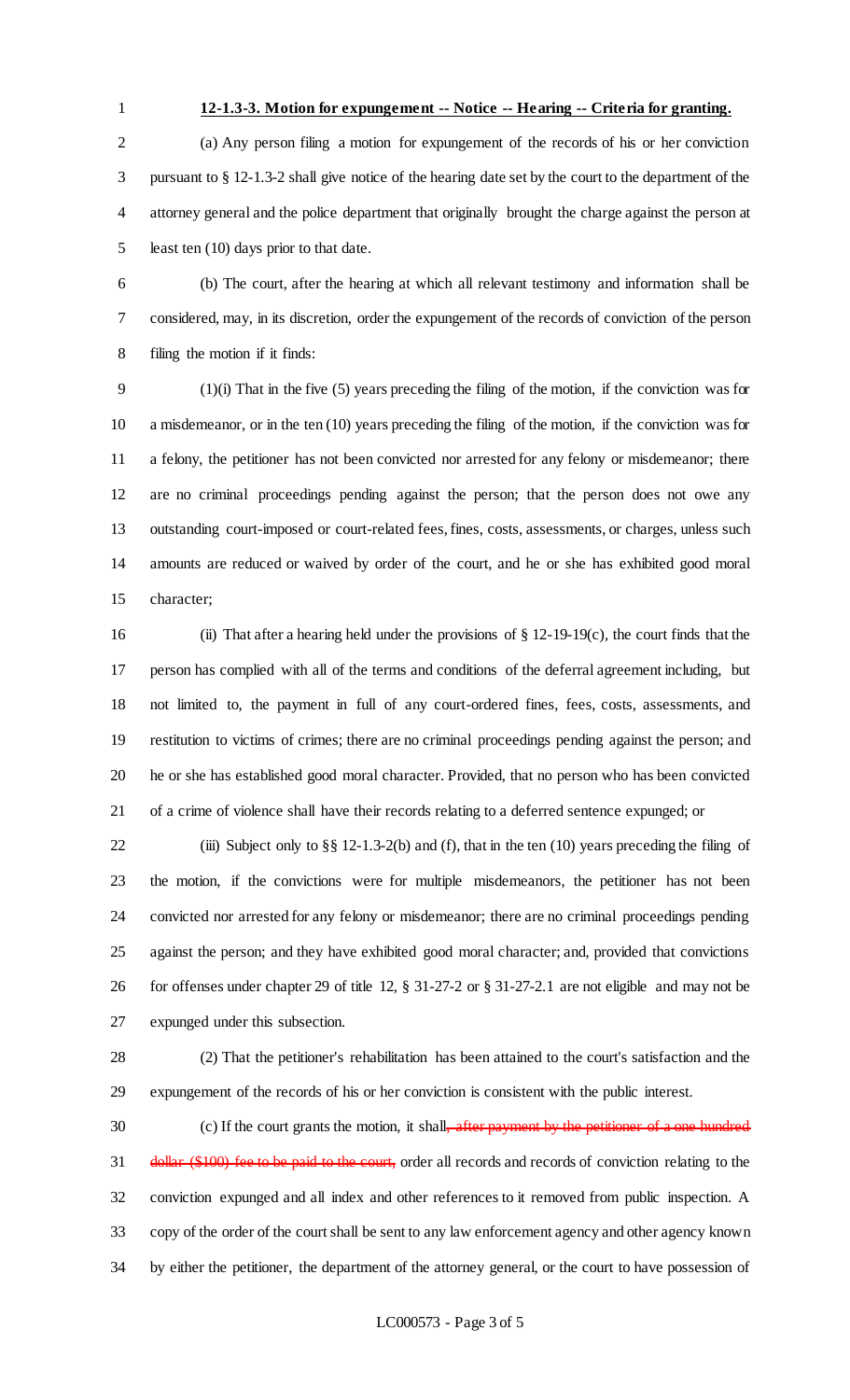- the records. Compliance with the order shall be according to the terms specified by the court.
- (d) The defendant shall be advised at the hearing that any and all bail money relating to a case that remains on deposit and is not claimed at the time of expungement shall be escheated to the state's general treasury in accordance with chapter 12 of title 8.
- (e) In cases of expungement sought pursuant to § 12-1.3-2(g), the court shall, after a hearing at which it finds that all conditions of the original criminal sentence have been completed, and any and all fines, fees, and costs related to the conviction have been paid in full, order the expungement without cost to the petitioner. At the hearing, the court may require the petitioner to demonstrate that the prior criminal conviction would qualify as a decriminalized offense under current law. The demonstration may include, but is not limited to, an affidavit signed by the petitioner attesting to the fact that the prior conviction qualifies as a decriminalized offense under current Rhode Island law.
- 
- SECTION 3. This act shall take effect upon passage.

#### ======== LC000573 ========